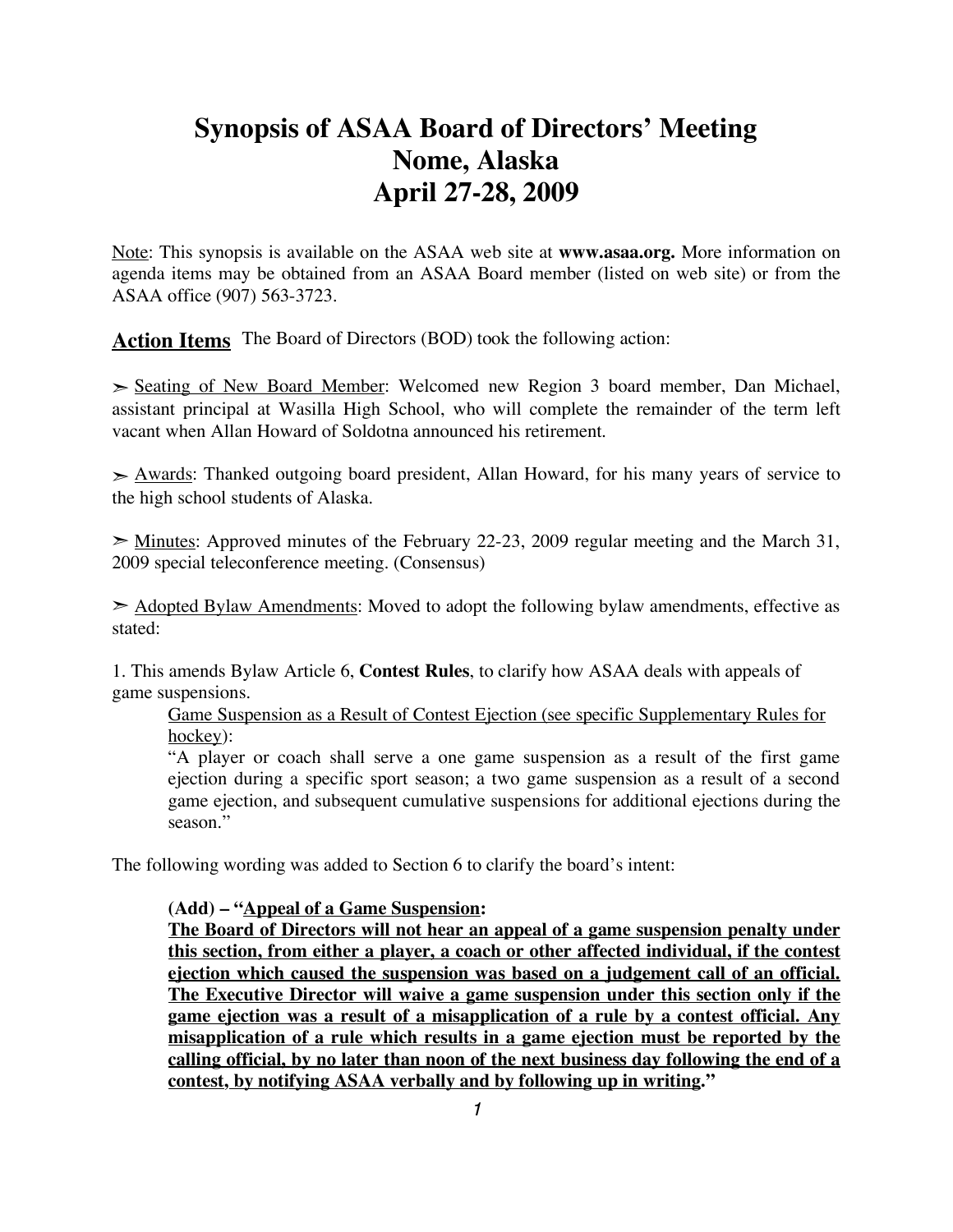2. This amends Bylaw Article 4, Appeal Procedure, to clarify how ASAA deals with appeals of decisions of the Executive Director.

## **ARTICLE 4**

## **APPEAL PROCEDURE**

## **Section 1 Appeals from Executive Director Decisions to Appeals Board**

A. Within twenty-one (21) calendar days of receipt of a decision of the Executive Director, a member school or an individual may appeal such decision by requesting, in writing, that the case be presented to the Board of Directors, which shall act as the Appeals Board. When requested by an individual student or by the parent or guardian of the student, the student's school shall submit the student's appeal to the Appeals Board.

B. The written appeal shall specifically set forth the grounds for the appeal, and include all relevant factual matters and citations to applicable provisions of the Association's Constitution and Bylaws, and to State or Federal statutes or constitutions.

**C. (Add) – The Appeals Board shall not be bound by the provisions of this section in an appeal of a game suspension of a player, or of a coach, when the suspension resulted from a game ejection which was based on the judgement call of a contest official. The Appeals Board will hear an appeal of a game suspension under this section, only, if the game ejection which caused the suspension, was a result of a misapplication of a rule. A misapplication of a rule which results in a game ejection, must be reported to ASAA by the contest official, by no later than noon of the next business day following the end of a contest, with a subsequent follow-up in writing."**

## **Section 2 Appeals Board Procedures**

A. Upon receipt of an appeal, the Executive Director shall promptly transmit to Appeals Board members a copy of the Executive Director's decision from which the appeal is taken, all relevant documents upon which the Executive Director's decision was based, copies of the applicable provisions of the Association's Constitution and Bylaws, State or Federal statutes or constitutions upon which the Executive Director's decision was based, and copies of all written materials provided by the appellant in support of the appeal. The Appeals Board may receive additional evidence not considered by the Executive Director. All additional evidence submitted by the appealing party, including evidence submitted in response to any requests by the Appeals Board for additional information pertaining to the appeal, shall be promptly supplied by the affected student, member school or school personnel.

B. The Appeals Board may review the appeal and render a decision thereon on the basis of only the written materials provided to it in connection with the appeal. Oral hearings are not a matter of right, but may be granted, in the discretion of the Appeals Board, upon request by the appellant student or school, by the Executive Director, or by the Appeals Board itself, for good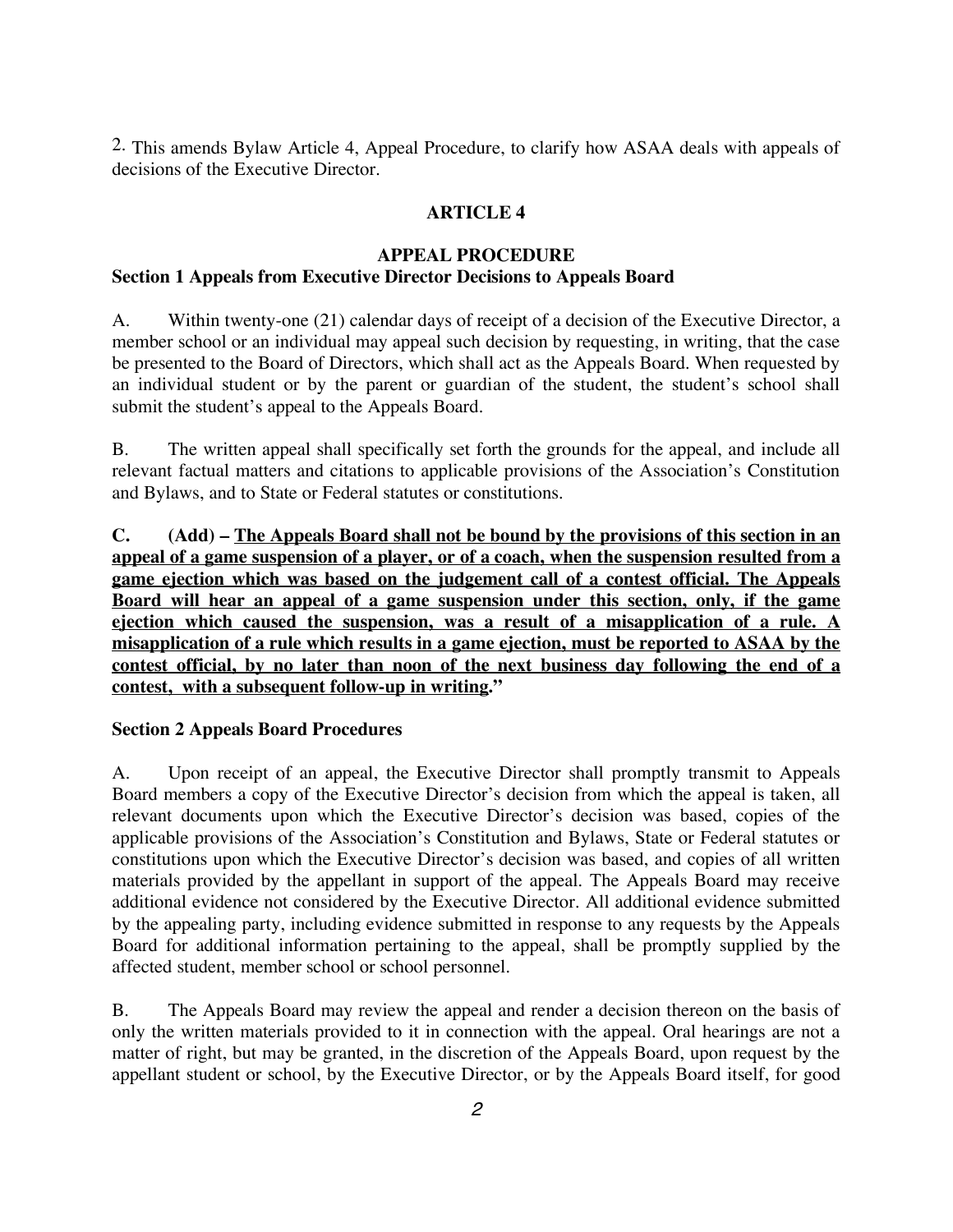cause shown. A hearing, if granted, will be held during the next regular meeting of the ASAA Board of Directors, unless an expedited hearing is granted.

C. The appellant may request that the Board of Appeals conduct an expedited oral hearing. Such a request will be promptly reviewed by the Chair of the Appeals Board, who will approve or deny the request. If approved, an expedited oral hearing will be scheduled at the earliest available time consistent with the requirement that a quorum of the Appeals Board be present. An expedited hearing may be conducted by teleconference. When an expedited hearing is requested, the Appeals Board may assess the costs of the appeal against the member school or individual. Assessable costs may include travel, telephonic and copying costs, including teleconferences, and other related expenses. If the decision of Executive Director is overturned by the Appeals Board, these costs may be waived.

D. All hearings conducted by the Appeals Board will be held in executive session, unless an open public session is requested by the school or by the individual bringing forth the appeal. Audio recordings of hearings will be made by the Association. Deliberations of the Appeals Board following hearings will be in executive session, which will not be recorded.

E. The Executive Director will participate in the hearing for the purpose of providing information but will be excluded from participating in deliberations. Once the Appeals Board has reached its decision, it may invite the Executive Director to join the Board prior to moving out of Executive Session, if the Board decides that it needs assistance with the wording of the decision.

F. In considering evidence provided in favor of or in opposition to the appeal, including written documents, and, if applicable, testimony at any hearing, the Appeals Board shall not be bound by the technical rules relating to evidence and witnesses. Relevant evidence will be considered if it is the sort of evidence upon which responsible persons are accustomed to rely in the conduct of serious affairs, regardless of the existence of a common law or statutory rule that makes improper the admission of the evidence over objection into civil action. Issues regarding consideration of evidence will be resolved by the Chair of the Appeals Board, unless a member of the Board objects to the Chair's ruling, in which case the evidentiary issue will be resolved by majority vote of the Appeals Board. Any such ruling pertaining to evidence or testimony submitted at a hearing shall be made during the hearing.

G. Following its deliberations, the Appeals Board shall make a written decision setting forth its findings of fact, conclusions based on the Association's Constitution, Bylaws and/or any other relevant Federal or State law, and shall include any resulting order. Such findings, conclusions and order shall be entered no later than twenty-one (21) calendar days after the Appeals Board's receipt of all materials and any additional information submitted in response to a request by the Board, and shall be signed by the Chair or, in the Chair's absence, by an alternate Chair selected by the Appeals Board.

H. All decisions of the Appeals Board will be promptly transmitted by facsimile to the affected school and mailed to the home addresses, as provided by the school, of the affected student and the student's parent or guardian. The decision shall contain an express notice that it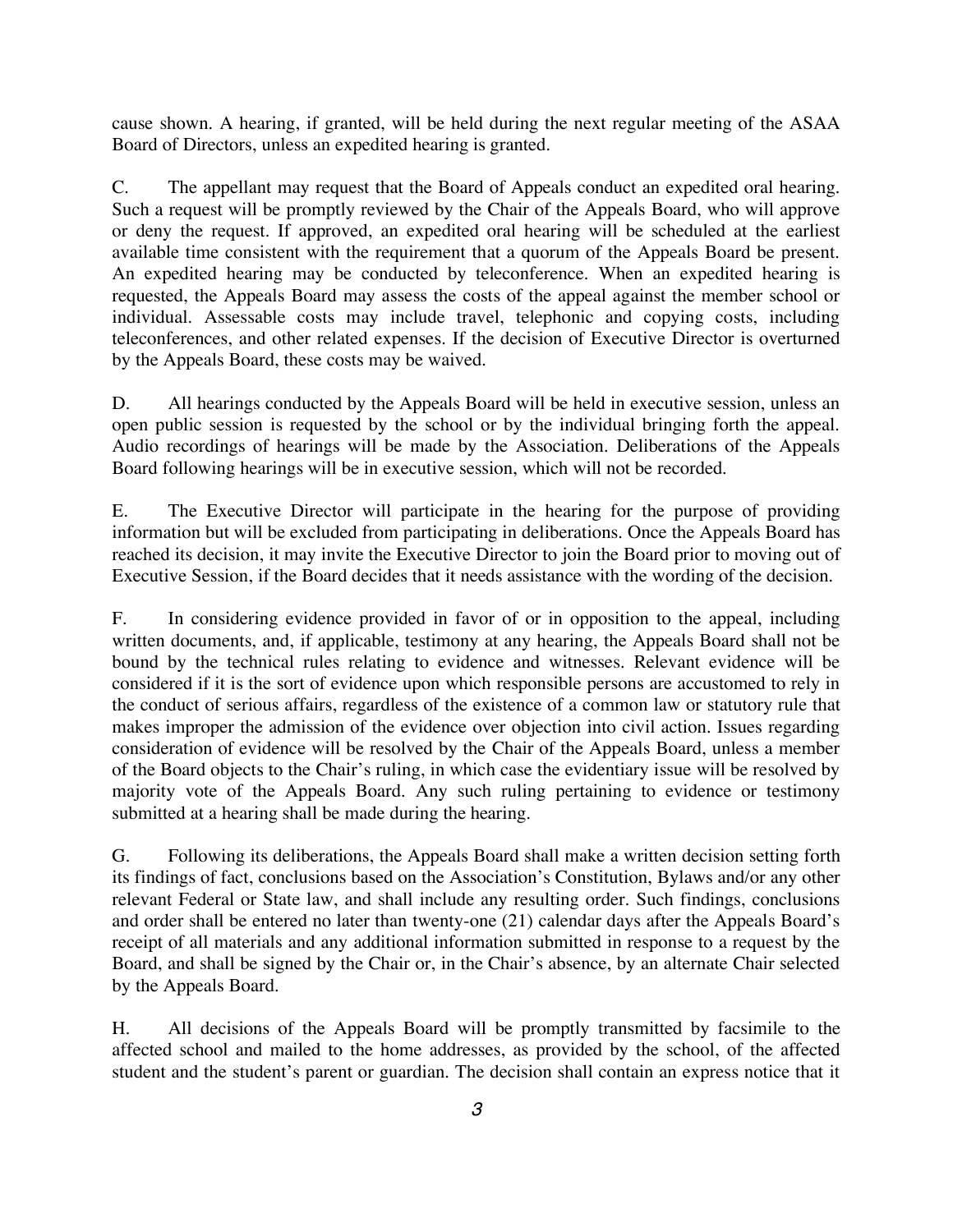constitutes a final decision of the Appeals Board and that any party wishing to appeal the decision to the Superior Court for the State of Alaska must file such an appeal within thirty (30) days from the date of the decision.  $(Carried – 8-0)$ 

 $\geq$  2010 State Basketball Tournament Format: After hearing a proposal from the state tournament bid committee to repeat the 2009 tournament format in 2010, the board voted to change the order of the tournaments in 2010, on a one year trial basis, as follows: play the 3A/4A games on Monday-Wednesday, March 15-17, and the 1A/2A games on Thursday-Saturday, March 18-20. (Carried 6-2)

 $\geq$  2009 State Wrestling Tournament Format: After hearing various proposals for 2 day and 2  $\frac{1}{2}$ day tournaments, the board voted to keep the format identical to 2008. This means that the 1A-3A tournament will be held in Anchorage at Bartlett High School on December 11-12, 2009, while the 4A tournament will be held in Eagle River at Chugiak High School on the same dates. There will not be a combined final day as had been proposed by staff. (Carried 5-3)

 $\geq$  Taunting Policy: Adopted the following policy on taunting:

"Any school wishing to incorporate a celebratory or motivational routine into an interscholastic activity (ie. Haka Dance) must adhere to the following guidelines:

1) may only be performed as part of a pre-game or post-game activity, 2) may only be performed on the sidelines facing its own fans, 3) may not include taunting, disrobing or other inappropriate behaviors, and 4) must conform to sportsmanship values established by school districts, ASAA and the NFHS.

Penalties for failing to adhere to the above guidelines will be imposed by the contest officials using NFHS rules. The Head Official for the game will notify ASAA of any infraction of the rule. ASAA and school districts may impose additional sanctions for violations." (Carried – Unanimous Consent)

➣ Region 5 Football Conference: Approved a request from Region 5 to form a football conference involving Sitka High School, Ketchikan High School and Thunder Mountain High School beginning in 2009-10. After 2 years, the board will review the conference status and determine if a berth to the state playoffs is warranted. (Carried – Unanimous Consent)

➣ Changing Volleyball Conferences: Approved a request from Nikolaevsk School to be moved from the Borealis Conference in 1A-2A volleyball, to the Southwest Conference in mixed-six volleyball due to declining enrollment of girls in the school. (Carried - 8-0)

 $\geq$  School Classification: Took the following action on school classification:

-Placed on Step One in 2008-09 – Kwethluk – 1A and Mt. Edgecumbe – 3A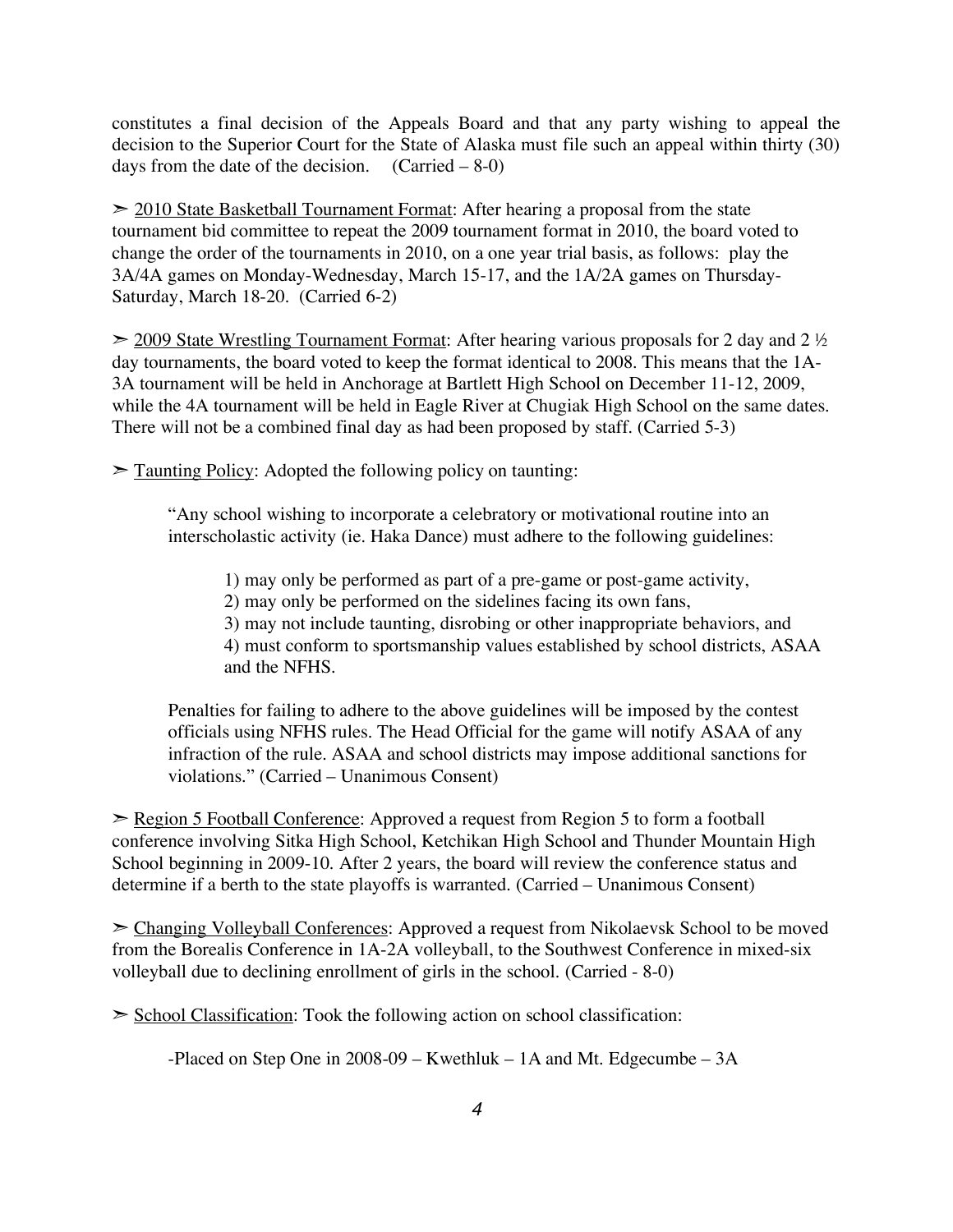-Placed on Step Two in 2008-09 – Alakanuk – 1A and St. Mary's – 1A Both of these schools will be reclassified as 2A beginning in 2009-10 and will be placed in the Yukon/Kuskokwim basketball conference.

-Placed Pilot station in the 1A classification beginning in 2009-10 due to a history of declining enrollment. The school was placed in the Yukon Delta basketball conference.

-Placed Craig High School in the 3A classification upon school request to "opt up." Since the school has been playing at this level, a change of conferences is not necessary. (Carried – Unanimous Consent)

 $\geq$  State Tournament Berths for Individual Sports: Took the following action:

#### Basketball

-2A conference state tournament berths in 2010 – no change, so they will remain-

| -Great Northwest  | $\mathcal{L}$ |
|-------------------|---------------|
| -Yukon/Kuskokwim  | -1            |
| -Central Interior | Ŧ             |
| -Peninsula        | 2             |
| -Southeast        | $\gamma$      |

#### **Wrestling**

-1A, 2A, 3A conference state tournament berths were amended -

-Combine Kachmak and Denali conferences – reduce from 6 to 5 berths -Great Alaska – increase from 3 to 4 berths -Others – no changes

-4A conference state tournament berths were amended – -Southeast – decrease from 2 berths to 1

-Cook Inlet Conference – increase from 5 berths to 6

-Others – no changes

#### Cross-country Running

-1A, 2A, 3A conference state tournament berths were amended –

-Region 1 North – increase to one team and top 15 individuals

-Region 1 South - increase to one team and top 15 individuals

-Region 5 – increase to 3 teams and top 15 individuals

-Others – no changes

-4A conference state tournament berths were amended –

-Region 5 – decrease to 1 team and top 10 individuals

-Others – no change

#### Diving

-All regions – reduce to top 2 divers from each region and next best 8 scorers for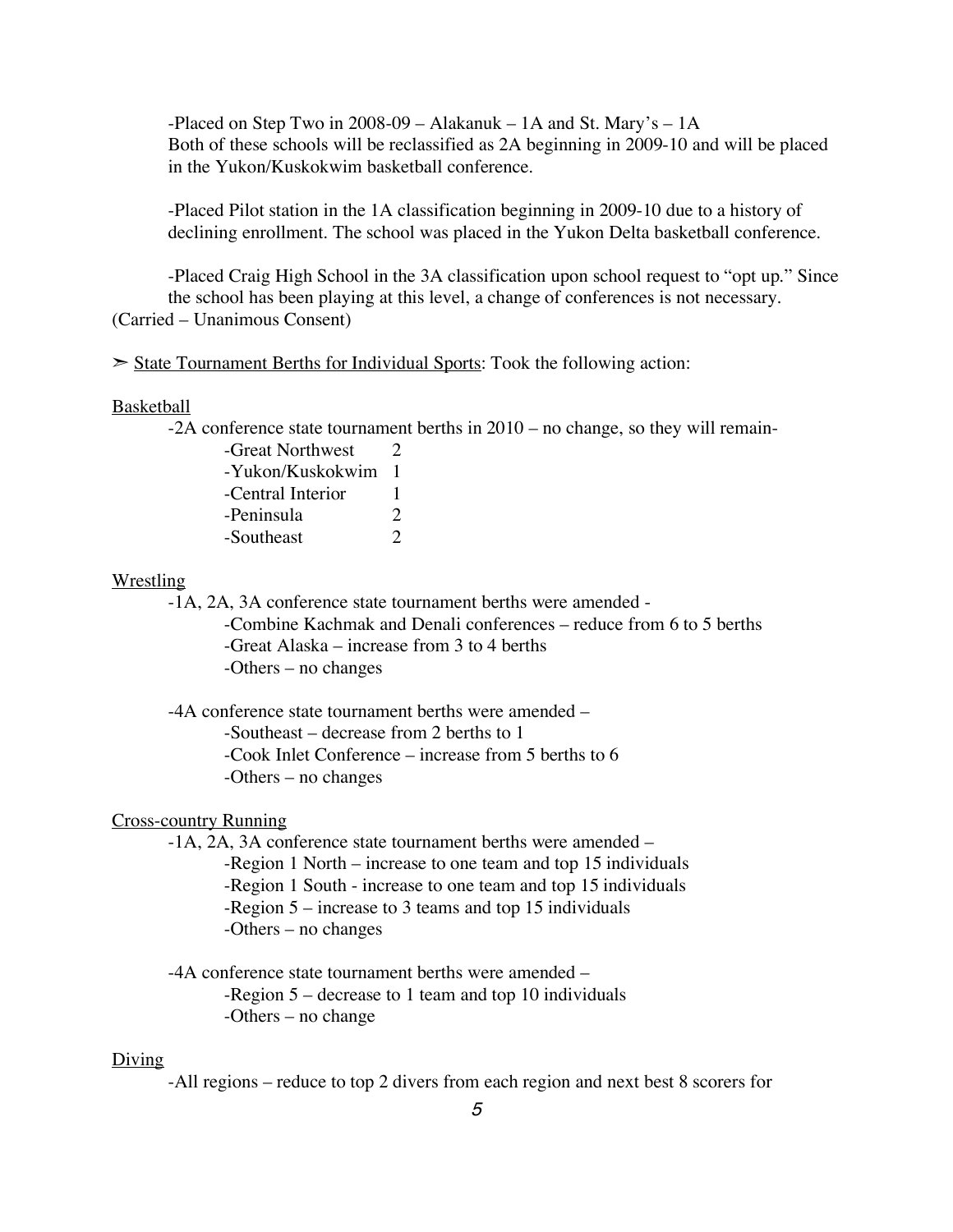a total of 16 qualifiers

Tennis, Swimming, Nordic skiing, Track and field – no changes (Carried – Unanimous Consent)

► Amendments to "Play for Keeps" (TAD) Policy: Adopted the following amendment to the policy which will now require that both the student and parent/guardian view the preparticipation DVD (video) **only once each school year** at the beginning of the first season (previously the student was required to view the video prior to each activity season). The revised wording is as follows:

10. Definitions: Educational Component –

"Pre-Participation Orientation: The Orientation is required of **all each** student participant **(s) (delete) prior to each season of participation, and of a (add) and** parent/guardian annually, **(add) at the beginning of the student's first season of the school year,** before the student is eligible to participate. This session is a short informative presentation designed to encourage students to maintain a chemicalfree lifestyle, and to ensure that students and parents/guardians understand the policy and the consequences for violation. Upon completion of the Orientation, the student and parent/guardian must sign *the Student/Parent/Legal Guardian TAD Acknowledgement Form* as stated in B. 2. above for the student to gain eligibility. Schools will affirm that this has happened by marking the designated field on the Master Eligibility List."

#### (**Clarification – The board did not change the following provision).**

"Prior to each season in which a student participates in interscholastic activities, a copy of the signed form must be returned to the school before the student is permitted to participate. Member schools shall keep a copy of the signed forms on file."

## **This means that although a student will be required to view the orientation video only once per year, the signed acknowledgement form must still be turned into the office prior to each season of participation.**

 $(Carried – 8-0)$ 

 $\geq$  Gold Lifetime Pass Selection: Selected the following individuals to receive Gold Lifetime Passes for their outstanding long term interscholastic service to their school/communities:

- Region 1 Robert Rychnovsky
- Region 2 Larry and Jane Buskirk
- Region 3 Roger Steinbrecher
- Region 4 Larry Whitmore
- Region 5 Doug Rhodes
- Region 6 Gary Drexler

(Carried – Unanimous Consent)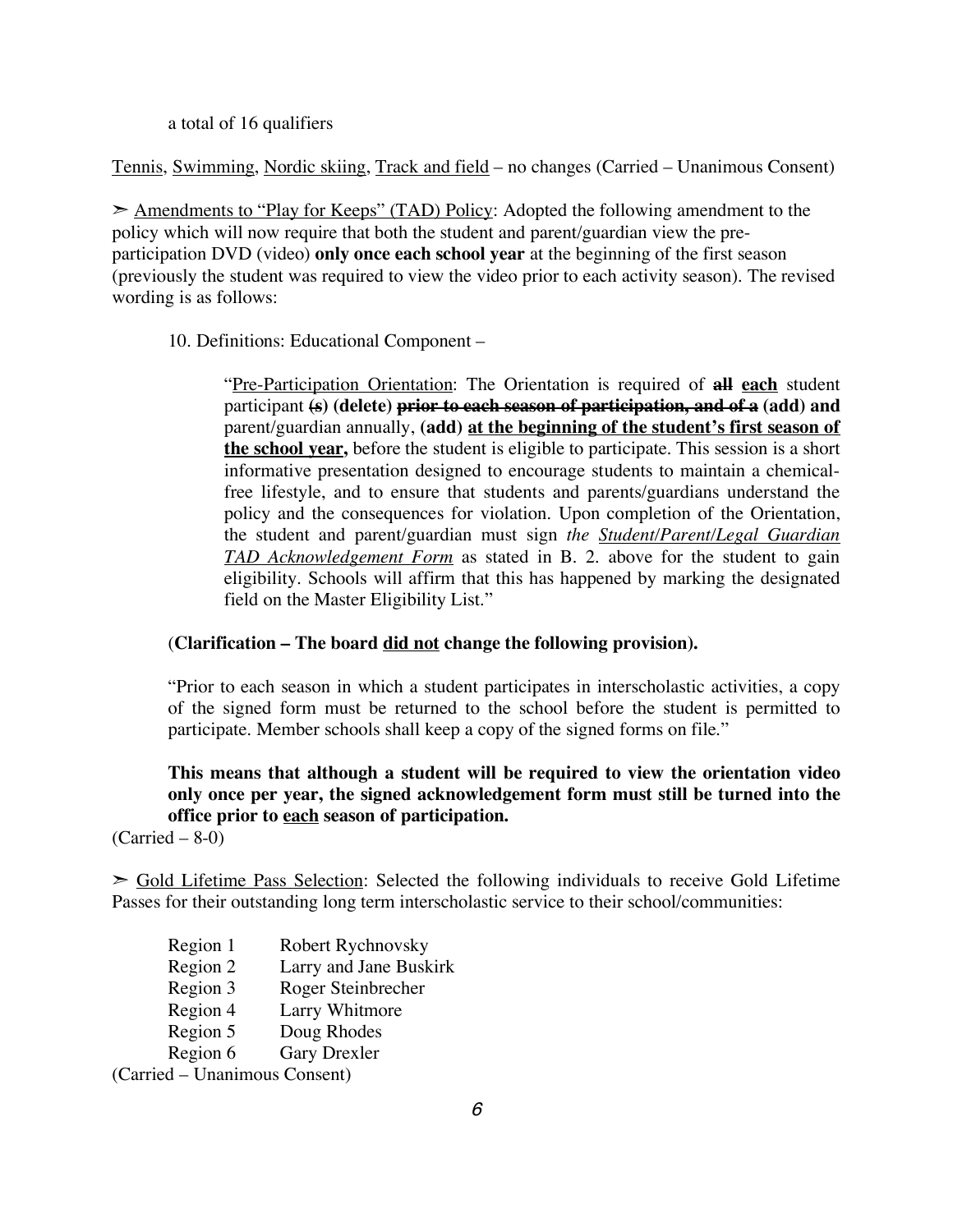$\geq$  2009-10 Association Goals: Developed and adopted the following Association goals for 2009-10:

1. Continue full statewide implementation of the "Play for Keeps" Tobacco, Alcohol and Controlled Substances policy and program.

2. Continue to seek ways to promote expansion of the Association's

citizenship/sportsmanship efforts with parents, students, officials and other groups.

- 3. Continue to seek opportunities to showcase the cultural diversity of Alaska.
- 4. Continue to monitor the Association's marketing plan.
- 5. To review the school classification system.
- 6. To review the Association's season calendar.
- 7. To reestablish financial stability. (Carried 8-0)

 $\geq$  2009-10 Meeting Dates and Locations: Adopted the following dates:

| <b>Fall 2009</b>  | October 4-5, Millennium Hotel – Anchorage      |
|-------------------|------------------------------------------------|
| Early Winter 2009 | December 14-15, Millennium Hotel – Anchorage   |
| Winter 2010       | February 21-22, Millennium Hotel – Anchorage   |
| Spring 2010       | April 25-26, – Homer - (Site to be determined) |
| $(Carried – 8-0)$ |                                                |

 $\geq$  Special Meeting Date: Set the date and time for a special teleconference meeting to adopt the 2009-10 operating budget and for bylaw review – May 12, 2009 at 9:00 a.m.

 $\geq$  Election of Officers: Elected the following officers to complete the current terms of president and vice-president which expire in December, 2009 – President, Conrad Gonzalez – Region 6, and VP, Billy Strickland, Region 1. (Carried – Acclamation)

 $\ge$  Establishment of Swimming/Diving Conferences: Established the following conferences – Cook Inlet, Northern Lights, Mid-Alaska and Southeast. (Carried - 8-0)

 $\geq$  Tennis/Nordic Skiing: Added tennis and Nordic skiing to the list of sports available to students enrolled in member statewide correspondence programs. (Carried - 8-0)

➣ Softball Game Limitations: Adopted an amendment to Softball Additional Rules H., **Invitational Tournaments**, which was proposed by Region 6.

"Each team will be allowed to attend one invitational tournament (pool play) per season, with games limited to no more than 1 hour-5 minutes (allowing the teams to finish the inning), which will not be considered full games and do not count against the 22 game limit. The Mercy Rule will be in effect. During these regular season tournaments, each day of a tournament involving pool play shall count as one game against the 22 game limit."

(Carried 8-0)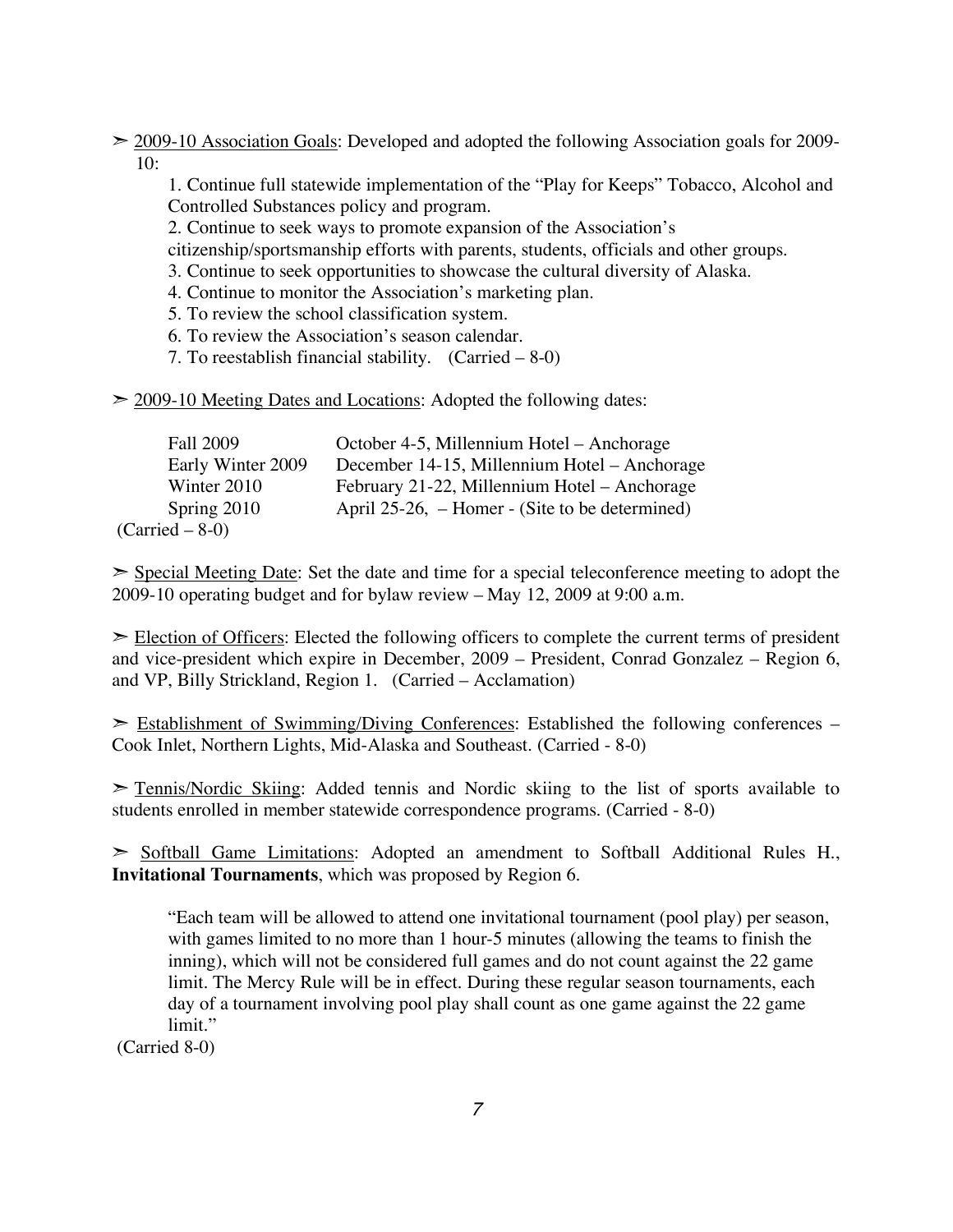► Policy on Conferences: Adopted the following policy -

1. Establishment: The Board of Directors has established athletic conferences:

1. to provide competitive opportunities for its member schools when they are limited,

2. to provide for the equitable administration of these activities throughout the state,

3. and to provide a post season qualification process for those teams which must compete against teams outside of their assigned regions.

The Board has established conferences in Baseball, Basketball, Football, Hockey, Soccer, Softball, Swimming/Diving, Volleyball and Wrestling. The board may establish additional conferences or eliminate conferences as it determines.

2. Decision Making: The Board of Directors grants decision making authority to each conference to manage its own affairs. A decision of a conference is subject to board oversight to ensure the decision serves the best interests of member schools and ASAA. Conferences should adopt written bylaws and policies. Copies of these bylaws and policies must be on file at the ASAA office, or be currently available on the web.

Conferences comprised of schools from multiple regions must make every effort to make decisions which fairly represent the interests of each conference member. A school in a multi-region conference who determines that a conference decision is not in the school's best interest, may bring the complaint to the board for resolution. Fees imposed by conferences, or regions within a conference, must be fair and equitable to all conference members.

3. Conference Placement: The Board of Directors places schools in conferences for the sports listed in 1. above. Schools requesting conference placement, or change in conference placement, must submit their requests in writing to the Executive Director in a timely manner. Although input from other conference members will be considered, final conference placement will be determined by the board. ASAA will print a list of conferences and members each year in the Directory section of the Handbook. Any errors or omissions should be immediately reported to ASAA.

4. Conference Administration: The Board of Directors has determined that a Conference Commissioner, or contact person, must be selected by each conference. This person must be willing to assume the administrative duties of the conference and to communicate conference business to ASAA. It is crucial that ASAA staff have complete contact information for the Commissioner to ensure that state tournament qualifying information is received in the office in a timely manner, and to have a resource when seeking other information on the conference.

Carried (8-0)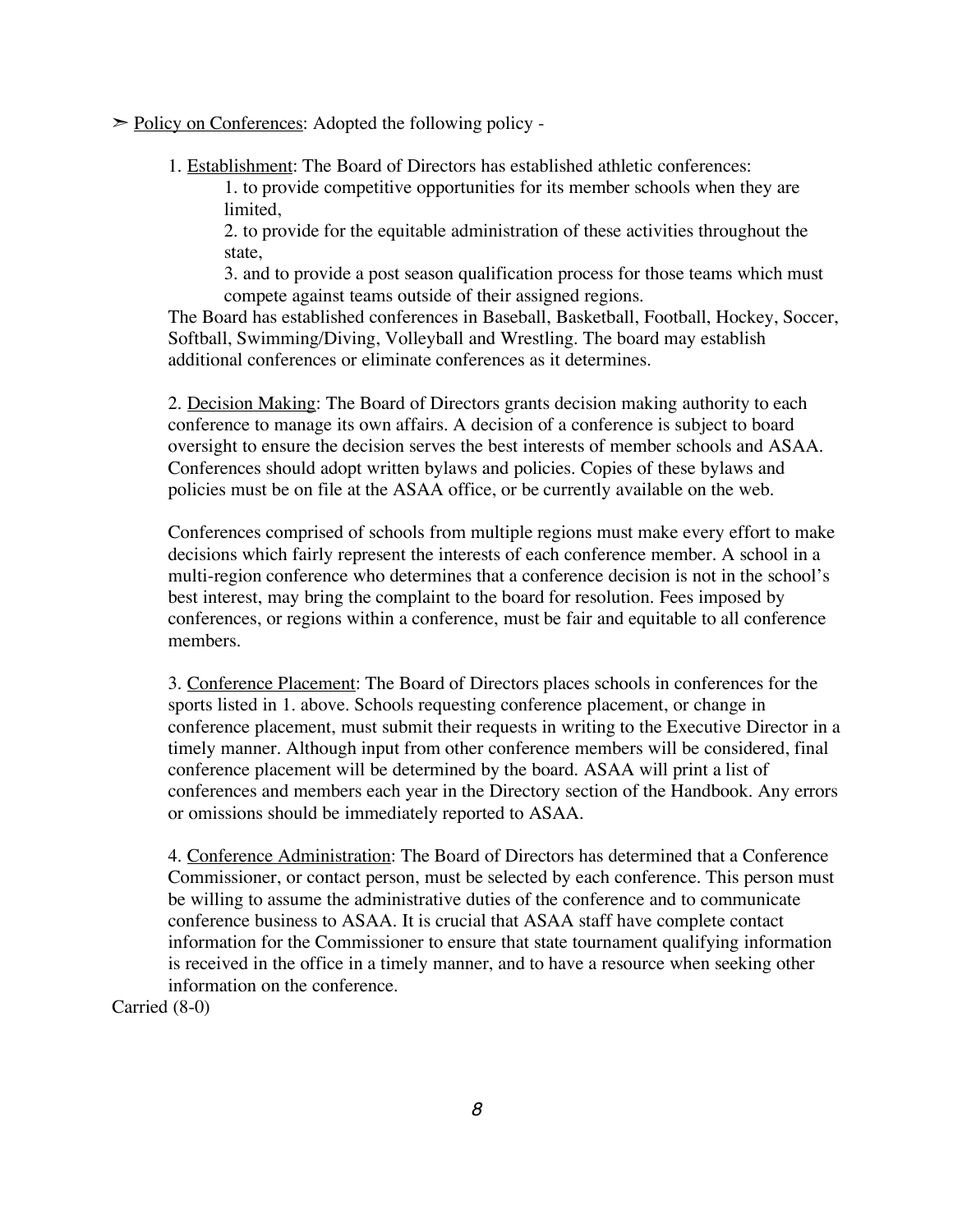$\geq$  Classification Committee: Approved formation of a 9 member Classification Committee with the following membership -

| -Board Members -                 | Billy Strickland, Region 1-chair  |
|----------------------------------|-----------------------------------|
|                                  | Dan Michael, Region 3             |
| -Region $1 -$                    | Region 4 -                        |
| -Region $2-$                     | Region 5 -                        |
| -Region $3 -$                    | Region 6 – Kelly Growden, Eielson |
| -ASAA Staff Member- John Andrews |                                   |

The committee will hold its first full meeting in October in conjunction with the ASAA board meeting. (Carried - 8-0)

➣ Season Calendar Review Committee: Approved formation of a 9 member Season Calendar Review Committee with the following membership -

| -Board Members - | Sandi Wagner, Region 5 - chair          |
|------------------|-----------------------------------------|
|                  | Conrad Gonzalez, Region 6               |
| -Region $1 -$    | Region 4 -                              |
| -Region $2-$     | Region 5 -                              |
| -Region $3$ -    | Region 6 – Walt Armstrong, North Pole   |
|                  | -ASAA Staff Member - Rus Schreckenghost |

The committee will determine its first meeting date. (Carried - 8-0)

➣ Endowment Game Policy Amendments: Amended the policy as follows –

### "**L. Endowment Game Policy (with revisions in bold)**

**"**ASAA encourages each school basketball and volleyball team to play **one two** Endowment Games during the season, above and beyond the 22-game limit. The Endowment Game is a fund-raiser for the Alaska Endowment for Youth Activities. **(add) School teams may play Endowment Games at any time during the regular season, beginning with the date of the 1st Contest, and extending through the "dead time" between the conference qualifying tournament and the respective state tournament in basketball. Endowment Games do not count in a team's overall season record or for seeding purposes.**

Schools wishing to **play (add) host** Endowment Games must apply **(add) in writing** to ASAA **before the season begins (add) by submitting the Endowment Game Application Form by no later than one week prior to the game.** *(Under under no circumstances may an Endowment Game be played until this form is received by ASAA).* **The form must be accompanied by a check for \$200 for one game or \$350 for two games. Without the check, the application will not be approved.**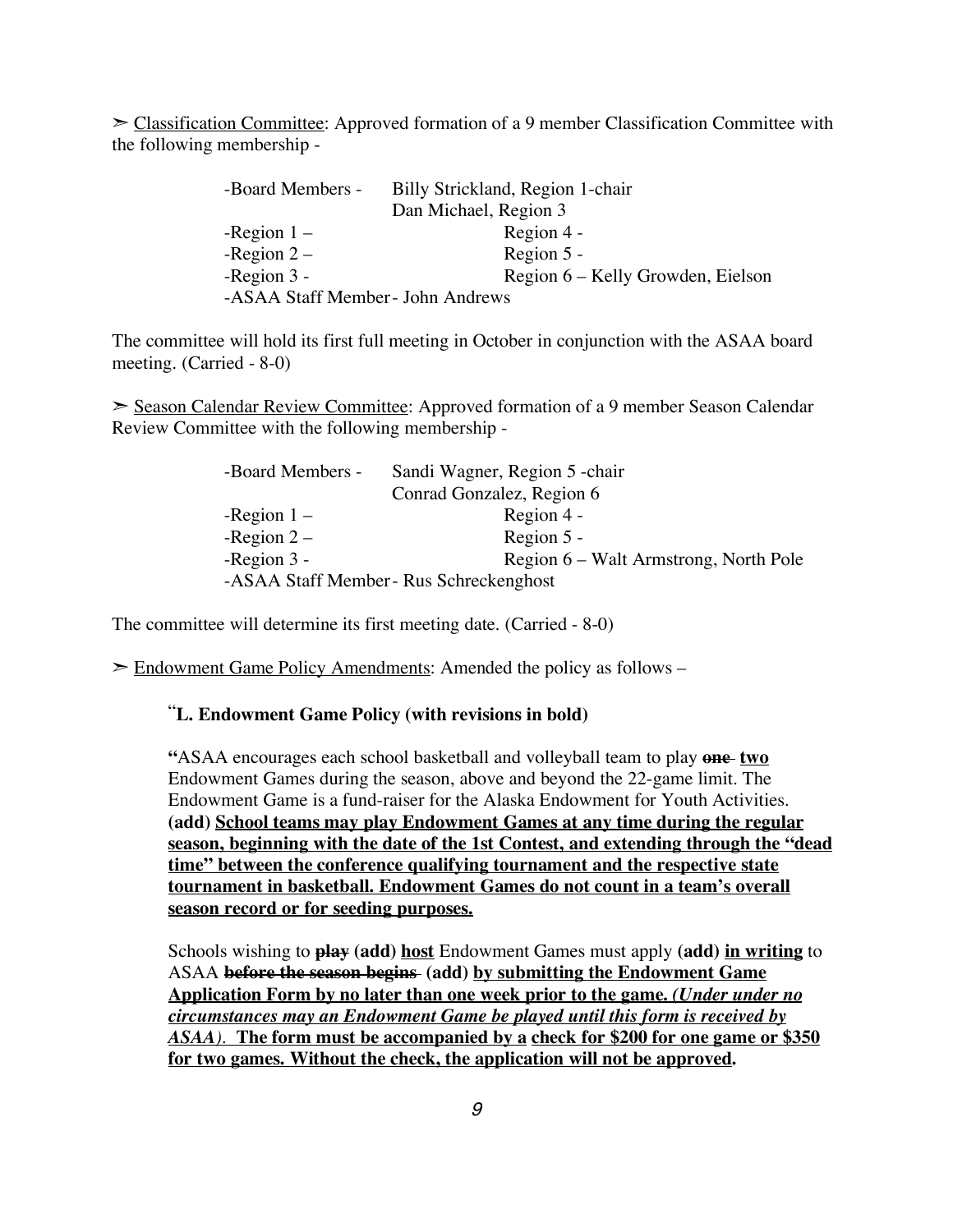#### **Schools hosting Endowment Games may choose to either donate \$500 to the Endowment Fund, or to contribute 75% of the gross gate income to the Endowment, whichever is greater."**

(Carried – Unanimous Consent)

➣ Request by Southeast Islands School District: Granted a waiver of the **Transfer Without a Bona Fide Move of Parents Rule,** for the 2009-10 school year only, to permit students from Port Alexander School and Hyder School to transfer to Thorne Bay School without parents/guardians, and be eligible. These two small schools have no activities programs. (Carried – Unanimous Consent)

**Reports** The BOD heard the following reports:

- Board Members
- State Tournaments
- Finance Committee
- Student Government
- Officials/Coaches/WPI/NFHS Leadership Conference
- Marketing
- Executive Director

**Public Comments** Heard from school staff, school board members, community members and ASAA staff.

**Workshop Items** The BOD discussed the following items in workshop:

1. Participation by  $8<sup>th</sup>$  Grade Students: Discussed the potential for letting  $8<sup>th</sup>$  grade students participate at very small high schools in basketball and/or volleyball when there are not enough eligible high school students to form teams. The proposal would limit this to high schools of 20 or less students, of which there are 40 throughout the state. These small high schools frequently cannot form cooperative agreements with other small schools because of their remoteness. The board discussed potential changes to the bylaws and policies that might be required by such a change. The board will review draft bylaw wording at its special teleconference meeting on May 12. If adopted, there is a possibility that  $8<sup>th</sup>$  grade students could participate in 2009-10.

2. Review of 2009-10 Draft Operating and Grants Budgets: The executive director presented the first draft of the budget to the board and finance committee. Following a discussion in executive session, the board asked the executive director to revise a few line items and bring forth a final draft for the special teleconference meeting on May 12.

3. Review of Financial Policies Required Under New Accounting Rules: Due to time restraints, this item was postponed until the October 2009 board meeting.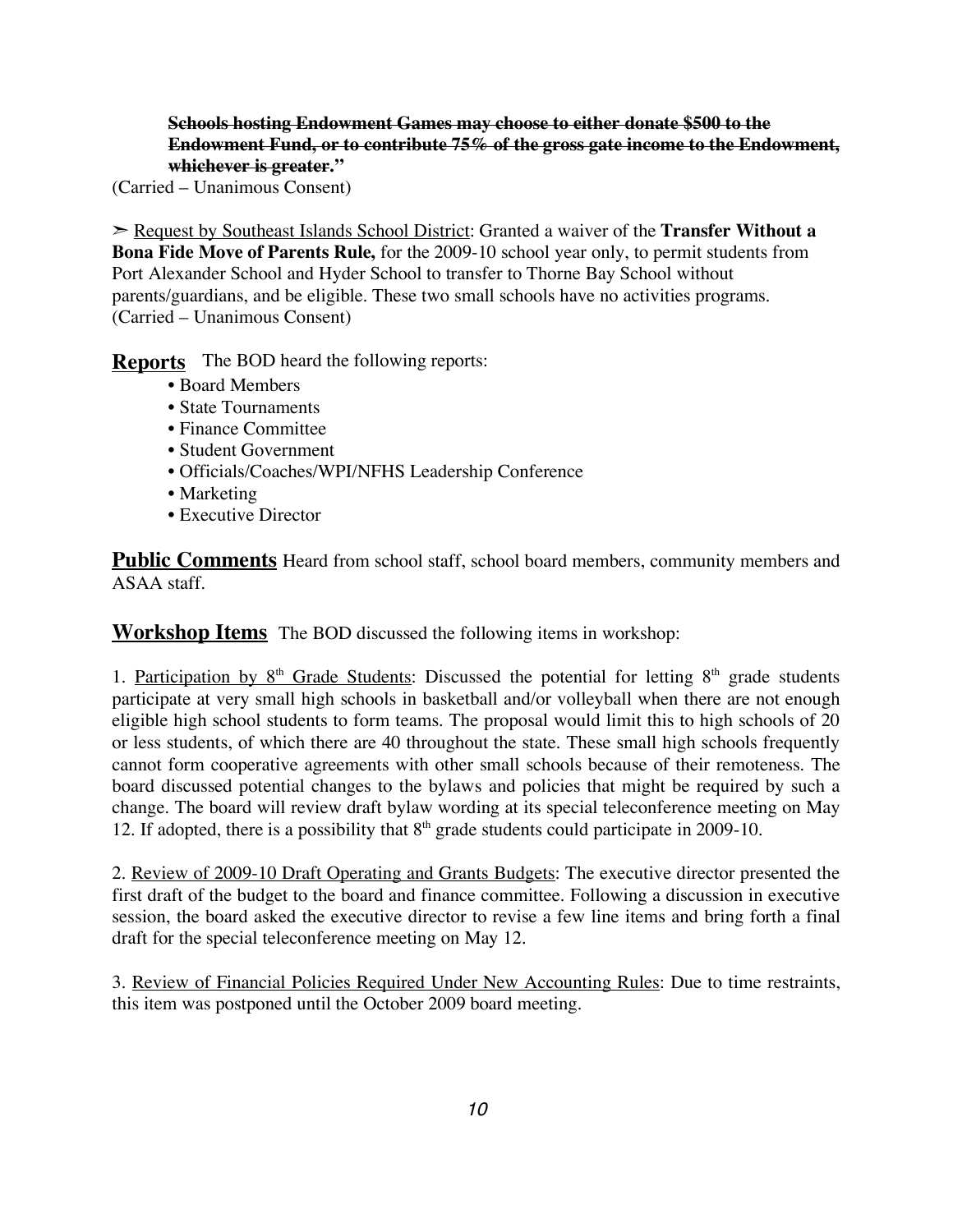**Tabled Items**: Tabled discussion on Region 6's proposal to adopt a bylaw to limit the number of students that a coach may coach outside of the high school season. The board asked that an update be presented at the October meeting.

**Discussion Items** The BOD discussed the following items:

Basketball: Heard a concern from Region 1, that Article 6, Section 5, **Personal Conduct/ Sportsmanship,** does not take into consideration those situations in which a team is traveling with only one coach and the coach is ejected from a contest. If the coach sits out the next contest according to the rule, it could leave the students without a coach. When the rule was adopted years ago, it was understood at the time that in situations like this, the coach could continue to coach his/her students until such time that the team returns to its home community. The game suspension would then occur prior to coaching another game at that level. An amendment clarifying the rule will be prepared for the October board meeting.

Heard a proposal from Region 1 to amend Article 7, Section 6, **Number of Games or Periods of Play per Day or Week.** The Region would like to remove the current per student limit in basketball of 6 periods of play per day, since the rule does not apply to invitational or conference tournaments. This will be a discussion item at the October meeting.

Read a proposal from Don Kassube, head official at the state basketball tournament, to increase the number of officials in the 2A state tournament from 2 to 3. After considerable discussion, the board thanked Mr. Kassube for his efforts and input and stated that it would take his request under advisement.

Bylaw on Amateurism: Revisted the interpretation of Article 8, Section 2, **Other Amateurs,** as it applies to music students who personally receive money for performing. (Note: Music students are subject to ASAA eligibility rules when participating in the All-State Music Festival and in the State Solo and Ensemble Festival). At the conclusion of the discussion, the board decided to take no action to clarify the intent of the rule and directed that the status quo is acceptable.

DDF: Briefly discussed a proposal to add "Student Congress" to the list of approved events in Drama, Debate and Forensics. This will be taken back to the regions for possible discussion at a later meeting.

Hockey – Cooperative Program Waiver: Discussed a request from the Kenai Peninsula Borough School District Board of Education to waive the Cooperative Rule, Article 7, Section 9, to permit students enrolled in small village schools near Homer to play on the Homer High School hockey team. None of the schools involved had sent written comments or requests to waive the rule. Also, since this had not been discussed at regional meetings this spring, board members asked for time to discuss the request with their schools prior to taking action. It will be on the agenda for the board's October meeting.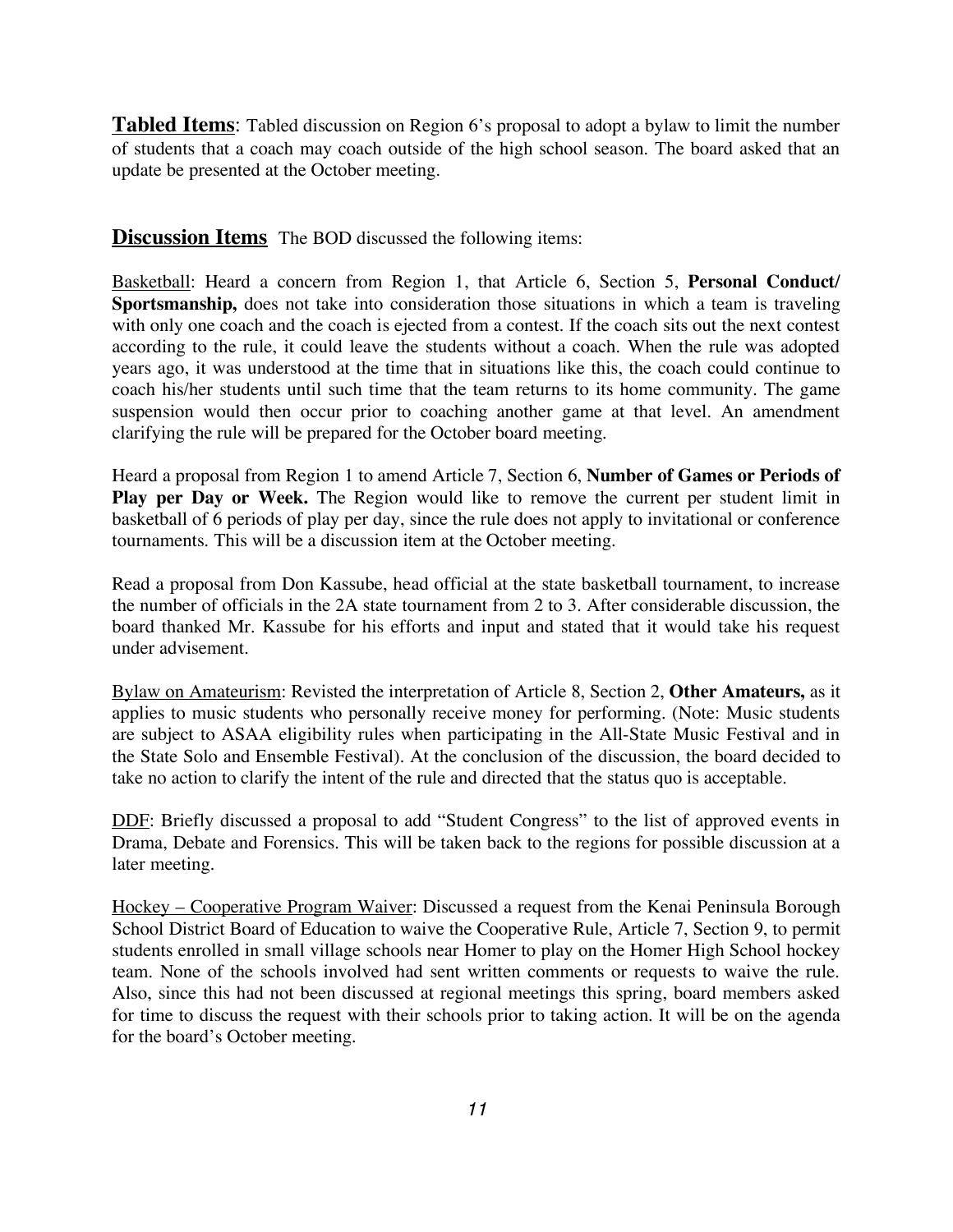Enrollment/Classification Review: Region 1 requested a review of Akaichak School's enrollment since the executive director had not listed the school with those 1A's exceeding the classification cutoff.

Citizenship/Equity: Discussed examples of good sportsmanship and heard about staff's recommendation to nominate a team for the NFHS "Spirit of Sport" award following the state basketball championships.

Alaska High School Hall of Fame: Heard a report on the April 19 induction ceremony and upcoming vacancies on the Selection Committee.

Class of 2009 Inductees:

|               | Activity Participants - Peter Hilts – Susan B. English School – Seldovia<br>Michael More – West Anchorage High School                                                                        |
|---------------|----------------------------------------------------------------------------------------------------------------------------------------------------------------------------------------------|
| Athletes -    | Myra Harris – Frank A. Degnan School – Unalakleet<br>Matt Matson – West Valley High School – Fairbanks<br>Mara Rabinowitz – West Valley High School<br>Mao Tosi – East Anchorage High School |
| Coaches -     | Dan Eide – Valdez High School<br>Lynn Roumagoux – Dimond High School – Anchorage                                                                                                             |
| Official -    | John Jones (deceased) – Anchorage Basketball Officials                                                                                                                                       |
| Contributor - | Stan Smith (deceased) – Spenard Builders Supply – Anchorage                                                                                                                                  |
|               | Lifetime Achievement - Richard McCormick – Douglas/Lathrop/Nome/Wrangell                                                                                                                     |

Kodiak Island Borough School District Request: Discussed a request to revise the season calendar to place more activities during the winter. This request will be considered by the newly forming "Season Calendar Committee."

Sports Medicine: Discussed adding a sportsmedicine report as an agenda item at future board meetings. Dr. Cary Keller of Sportsmedicine Fairbanks, is Alaska's representative on the NFHS Sports Medicine Advisory Committee and has volunteered to report to the board.

The board also discussed the use of medical providers at state tournaments and asked that staff be proactive in coordinating medical coverage through improved communication prior to state tournaments.

#### **Student Hearing**

No hearing was held.